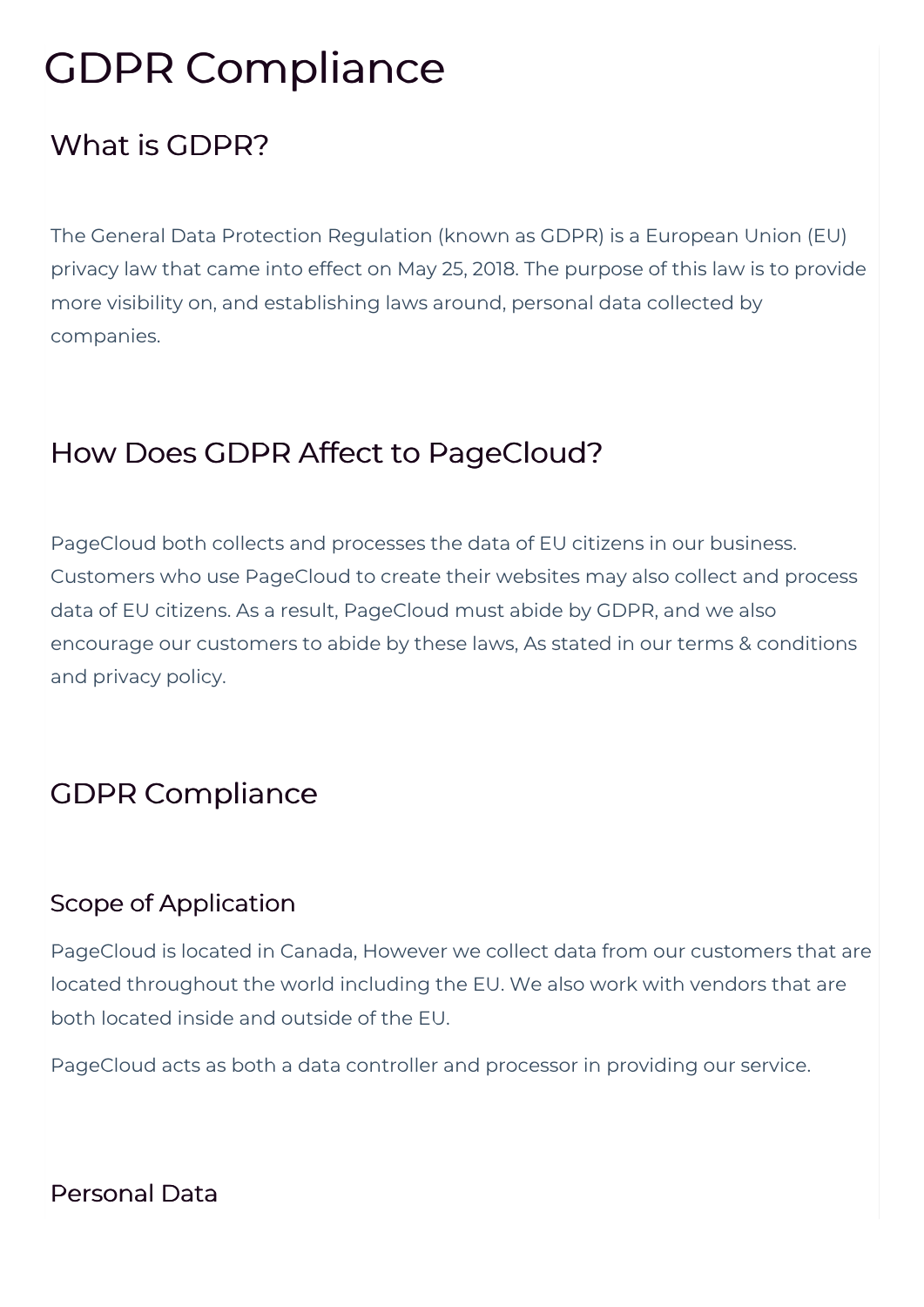PageCloud processes the personal data of all of our customers, including EU citizens. To find out more about the personal data we collect, visit our privacy policy .

#### Lawful Grounds for Processing and Transparency Requirements

PageCloud includes a cookie consent notice to visitors originating from the EU. This includes a consent field where the visitor can see what cookies are being used and for what purpose.

PageCloud also details what information we collect and for what purpose. This can be found in our privacy policy .

#### Data Protection Principles and Accountability

PageCloud has appropriate security measures and policies in place to protect our customer's personal data and ensure accountability on that personal data. PageCloud also ensures it's vendors are accountable with these guidelines.

## Data Subject Rights

PageCloud's privacy policy includes explanations for data subject rights. You can read PageCloud's privacy policy here.

## Right to be Forgotten

PageCloud allows users the ability to have their data deleted and to be forgotten. Reach out at privacy@pagecloud.com to request to be forgotten.

When exercising the right to be forgotten the customer will no longer have an account with PageCloud and all of their data will be permanently deleted.